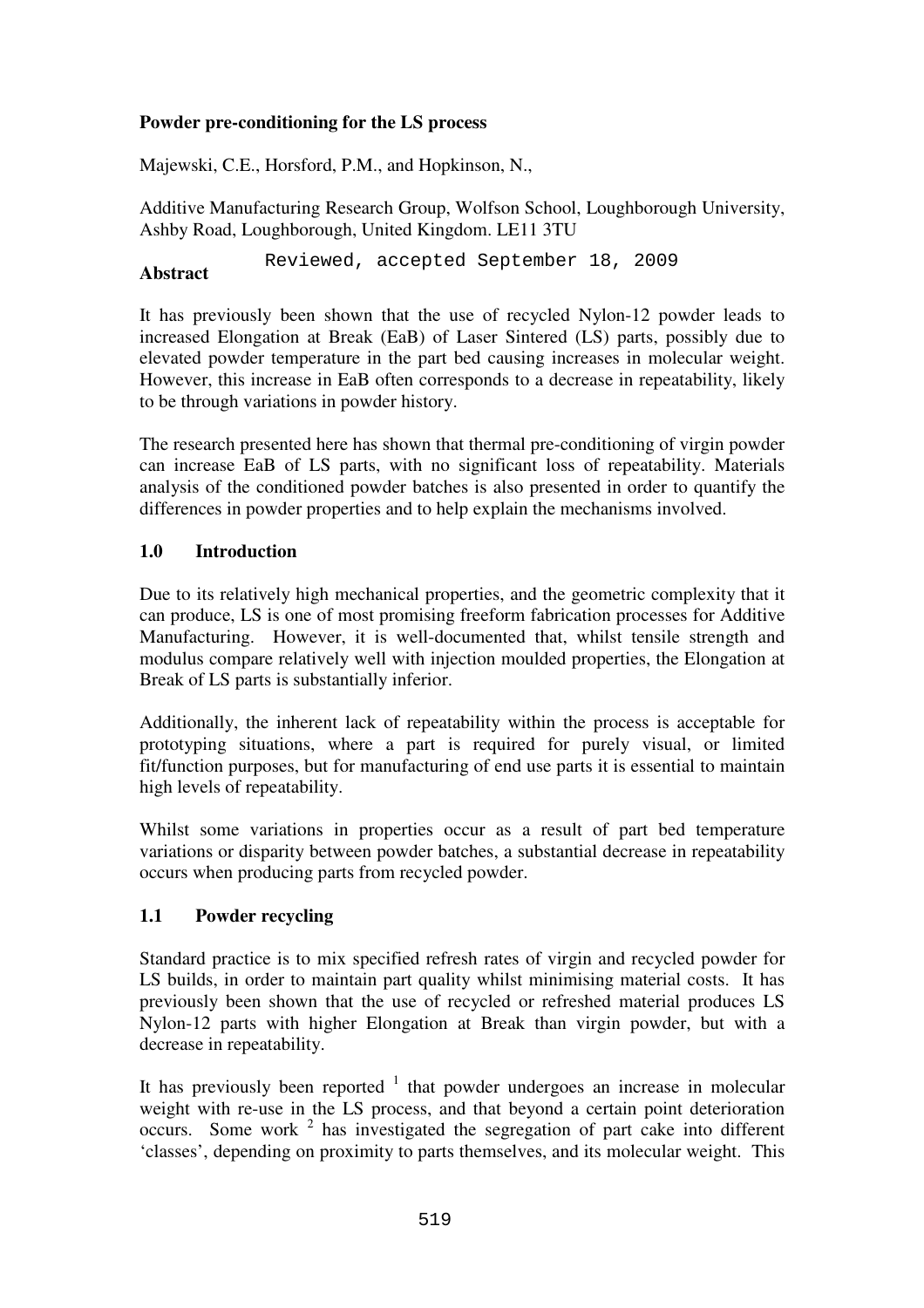would then allow different refresh rates, depending on the quality of the powder to be recycled, and therefore higher quality and mechanical properties of parts.

However, in practise the history of recycled powder is often unknown, and these variations in history are likely to be the over-riding reason for the lack of repeatability observed when using recycled powder.

## **1.2 Thermal conditioning of powder**

The major difference between virgin and recycled powder is that the recycled has been heated to close to melt temperature. During time at elevated temperature, chain segments within the Nylon-12 powder become more mobile, and are able to attach to one another, leading to an increase in molecular weight. and therefore it was proposed that heating virgin powder under controlled conditions would allow increased EaB, whilst maintaining the level of repeatability gained through the use of virgin powder. Some other research has been carried out in this area, investigating the melt flow rate of artificially aged LS powder<sup>3</sup>, but the research presented here is focussed largely on the improvement of Elongation at Break of parts produced using thermally treated powders.

## **2.0 Methodology**

In order to test the hypothesis stated above, LS parts were produced from several batches of pre-conditioned powder.

## **2.1 Conditioning procedure**

Varying batches of Nylon-12 (PA2200) powder, from EOS GmbH, were conditioned by pre-heating in an oven, in an air atmosphere, at a temperature of 170°C, to simulate the temperature un-sintered powder is exposed to in the part bed of a Laser Sintering machine.

The powder was held for different times at this temperature, as shown in Table 1. Virgin powder was included as a condition, in order to provide a benchmark

|                                                       | Batch         |  |   |    |  |
|-------------------------------------------------------|---------------|--|---|----|--|
|                                                       |               |  |   |    |  |
| Hold time $@ 170°C$ (hrs)                             | Virgin powder |  | ~ | υU |  |
| $- - -$<br>.<br>$\overline{\phantom{a}}$<br>$\bullet$ |               |  |   |    |  |

| Table 1 - powder conditioning times |  |  |  |
|-------------------------------------|--|--|--|
|-------------------------------------|--|--|--|

Once the required hold time had been achieved, the parts were left to cool to ambient temperature, with no forced cooling.

## **2.2 Part production**

All parts were built according to BS 2782 for tensile and BS 4370 for flexural specimens, and produced on an EOS Formiga P100.

Figure 1 demonstrates a diagrammatical representation of the cross-section of the build profile used in the initial experiments. It consists a warm-up powder deposition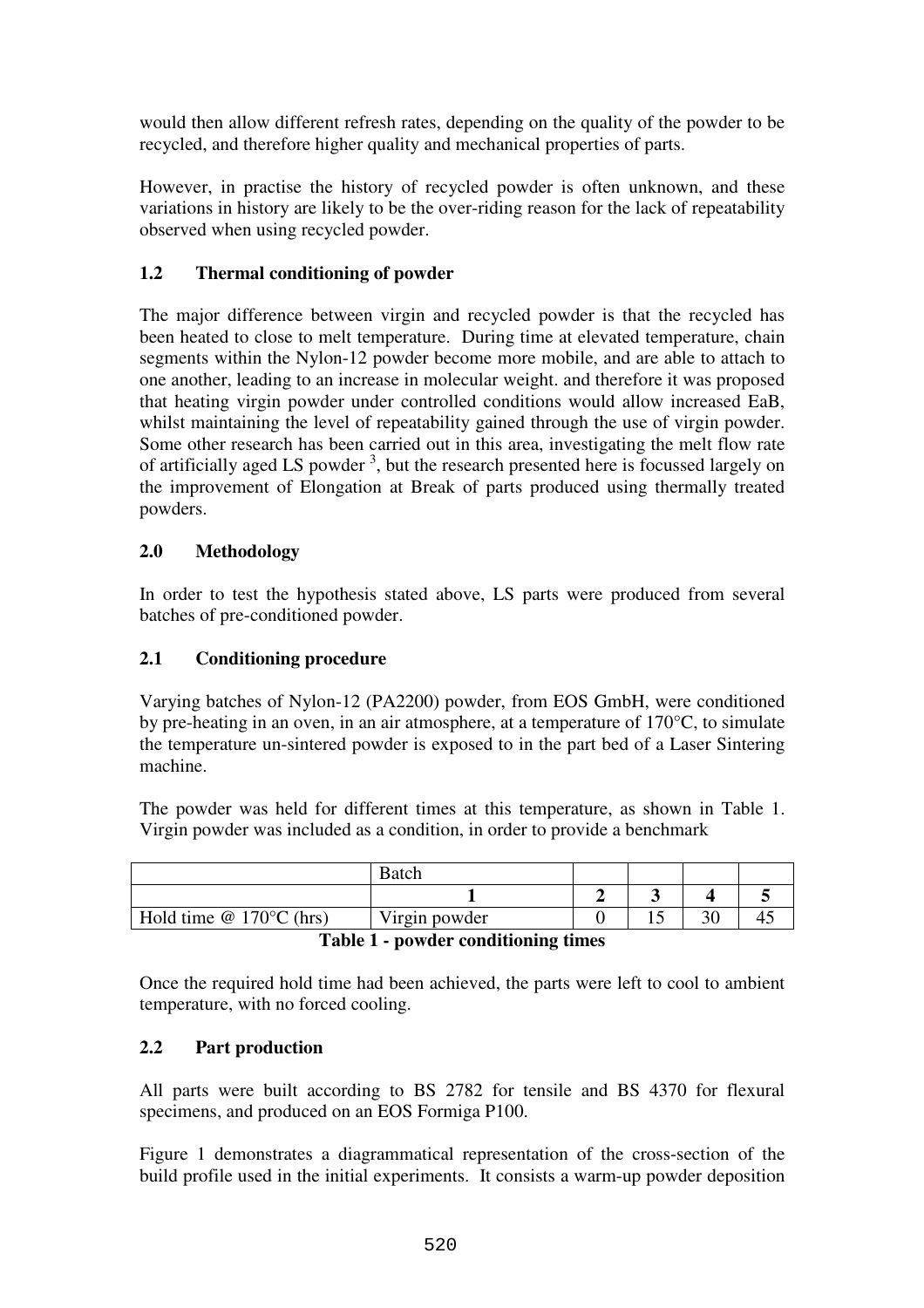phase, followed by a further 4 mm of powder deposited at the final part bed temperature to provide further insulation to the part, as a shallow build volume was adopted. Both sets if parts were 4 mm in height, with 4mm of powder between the two sets.



Figure 2 shows the layout of the tensile and flexural specimens within the appropriate layer of the build. Six of each specimen were produced, and a sacrificial strip built in each layer for later material testing if required.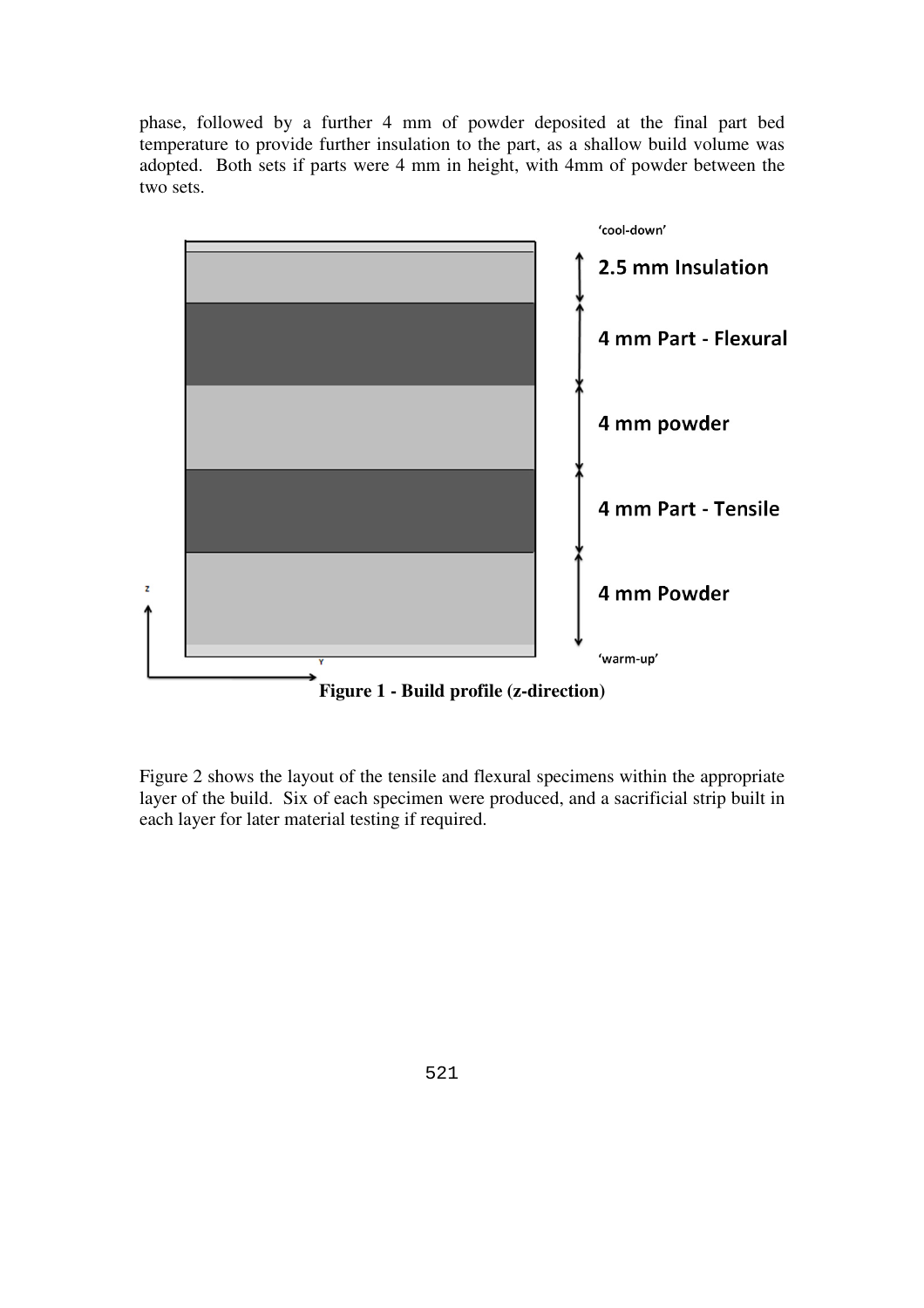

**Figure 2 - Build profile (x-y plane)** 

Due to limited powder and LS machine availability, only one build could be completed for each powder condition. For this reason build parameters were optimised to allow building at the maximum (45 hour) hold time, and maintained constant for each powder condition. The main parameters are detailed in Table 2.

| <b>Parameter</b>                   | <b>Value</b>          |
|------------------------------------|-----------------------|
| Fill laser power (W)               | 15 watts              |
| Outline laser power (W)            | 16 watts              |
| Scan spacing (mm)                  | $0.25$ mm             |
| Part bed temperature $(^{\circ}C)$ | 172 °C                |
| Piston heater $(^{\circ}C)$        | 150 °C                |
| Laser scan speed $(m.s^{-1})$      | 2500 m.s <sup>-</sup> |

| Table 2 - LS build parameters |  |
|-------------------------------|--|
|-------------------------------|--|

### **3.0 Results**

### **3.1 Tensile**

All specimens were conditioned at 20 ∘C (+/−1 °C) and 50% (+/−5%) relative humidity. Tensile tests were performed on the specimens using a Zwick Z030 tensile testing machine fitted with an extensometer. The Zwick software, TestXpert, was used to enable the calculation of the Tensile Strength, Young's Modulus and Elongation at Break of each of the parts.

Figures 3, 4 and 5 show the Elongation at Break, Tensile Strength, and Young's Modulus respectively of the parts produced under the different conditioning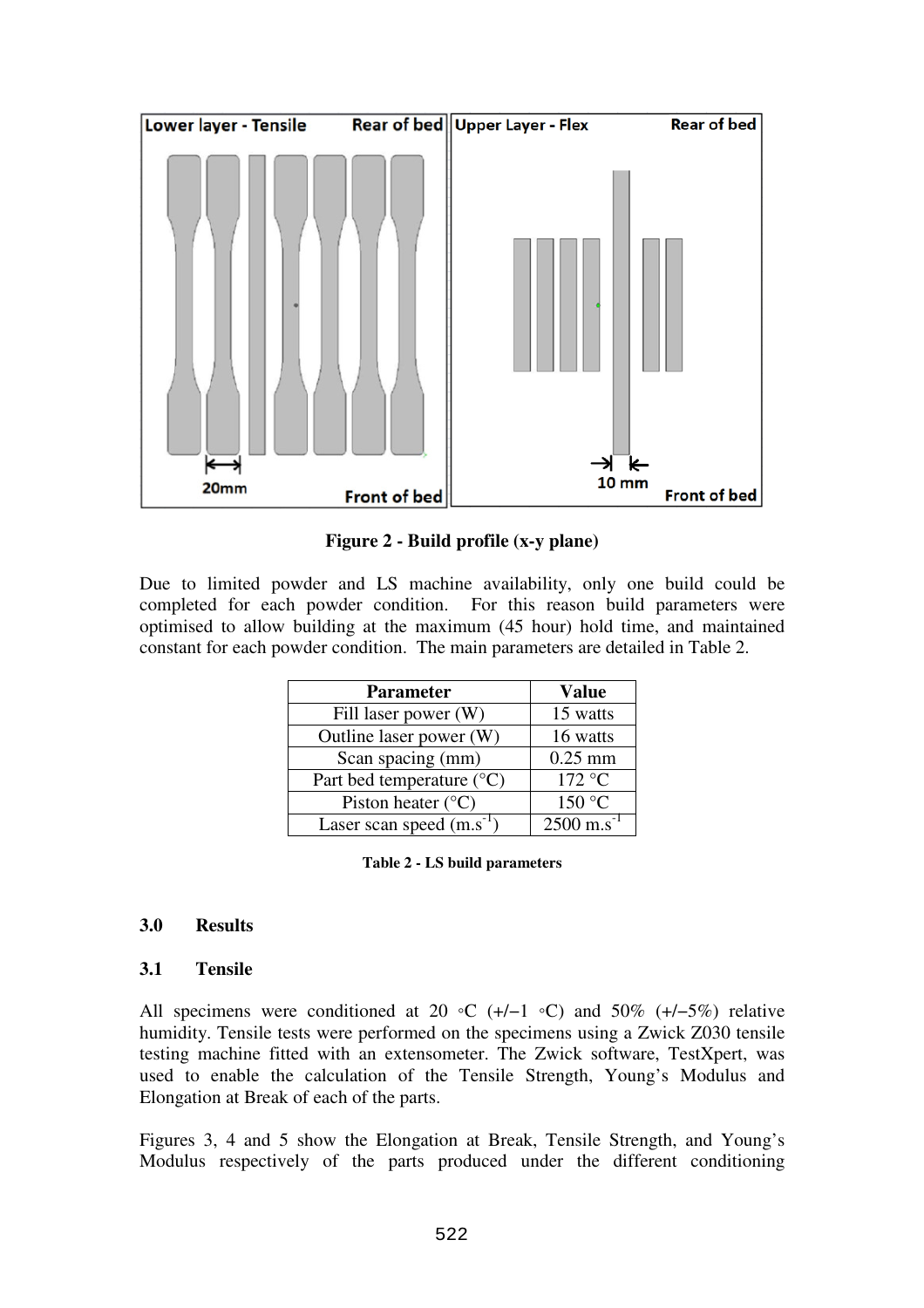procedures. Range bars have been included to indicate the maximum and minimum values recorded at each condition.



**Figure 3 - Elongation at Break** 

It can be seen from Figure 3 that there is an increase in Elongation at Break (from 11.2% to 14.1%) between parts produced from virgin powder and those produced from powder conditioned for 15 hours. Beyond this point a decrease in ductility is observed, reducing to below that of virgin powder at the 45 hour condition. Crucially, the spread of the results shows no deterioration from that of parts produced with virgin powder, and in fact shows a slight improvement.



**Figure 4 - Ultimate Tensile Strength**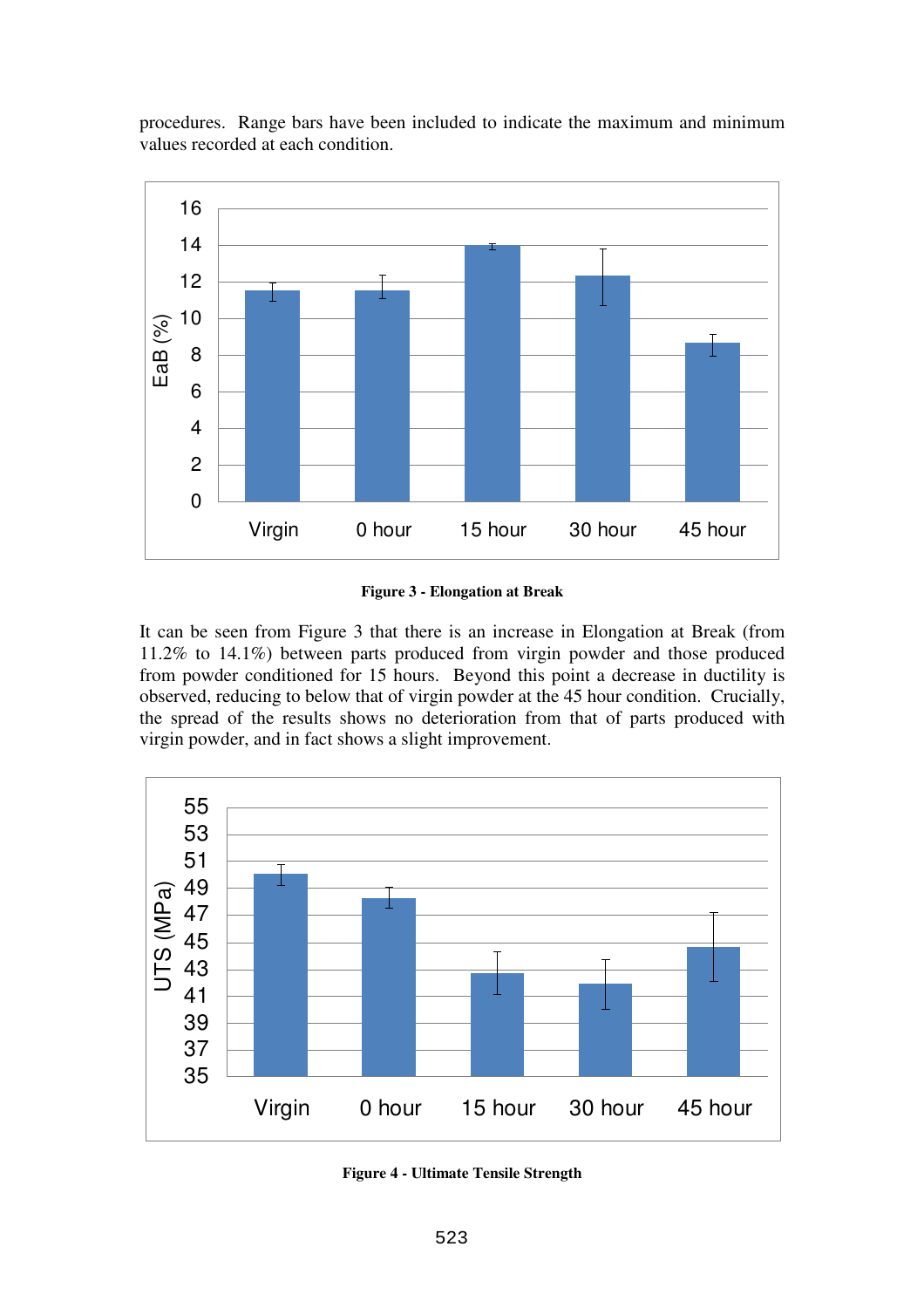Figure 4 indicates that, as the hold time for the conditioned powder increased, a reduction in Tensile Strength (from 20Mpa down to 42.8MPa) occurred. Beyond this point a slight increase was observed, but with values remaining below those for parts built with virgin powder. There was a slight increase in the spread of results of part properties with thermal pre-conditioning.



**Figure 5 - Young's Modulus** 

The lack of identifiable trend, and the overlapping ranges of Young's Modulus at each powder condition, seen in Figure 5, allow for no definitive conclusions as to the effect of powder conditioning.

### **3.2 Flexural**

All tests were carried out on a Zwick Z030 testing machine, according to BS 2782. Figures 6 and 7 show the Flexural Strength and Flexural Modulus respectively for each powder condition. Again, range bars have been included.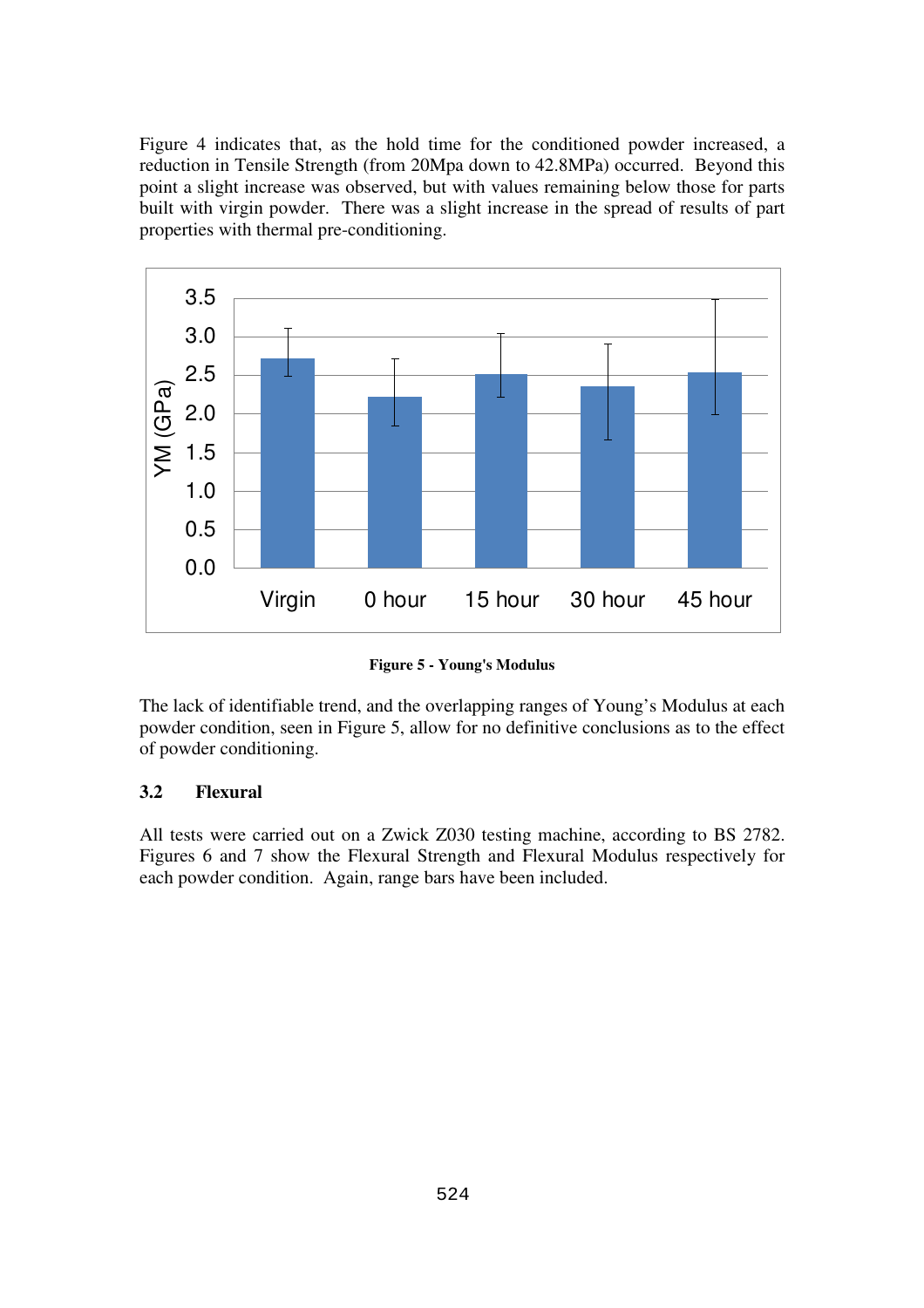

**Figure 6 - Flexural Strength** 

Figure 6 indicates that, as with Tensile Strength, there is a decrease with hold time (1670 MPa to 1390 MPa) until around  $15 - 30$  hours, after which a slight increase is observed. The range of results at each level of powder conditioning is broadly consistent for each condition.



**Figure 7 - Flexural Modulus** 

Figure 7 indicates a substantial increase (85 MPa to 125 MPa) between parts produced with virgin powder and those produced with powder held at elevated temperature for 15 hours. Beyond this point a decrease is observed, to below that of virgin powder at 45 hours of conditioning. However, an increased spread of results can be seen at the higher levels of conditioning when compared with virgin powder.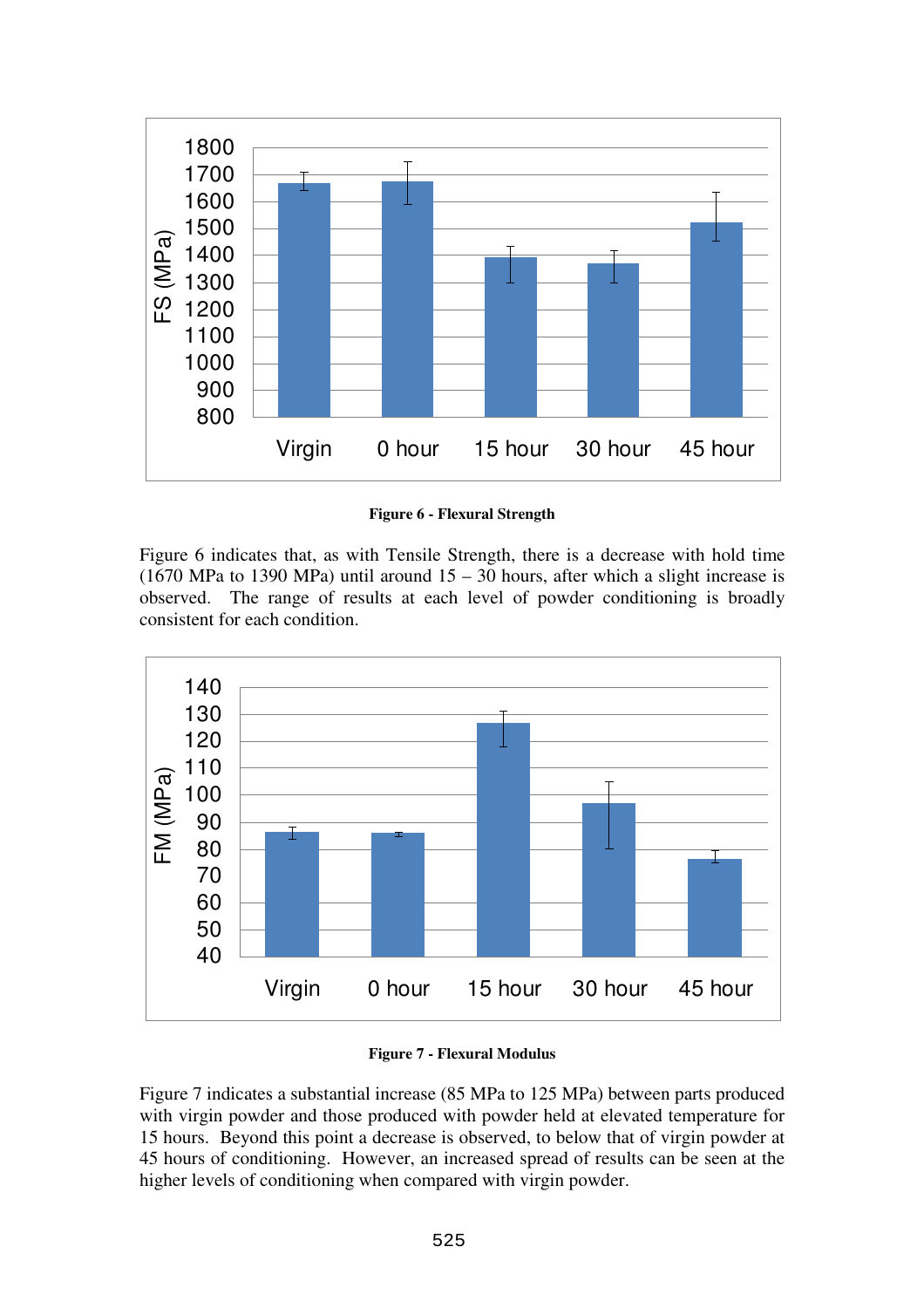## **3.3 Melt Flow Rate**

The Melt Flow Rate (MFR) indicates the viscosity of a material and is recognised as an indirect measure of a material's molecular weight, whereby an increase in viscosity indicates an increase in molecular weight. All MFI testing conformed to BS EN ISO 1133: Determination of Mass Flow Rate, and was carried out in the Department of Materials at Loughborough University. A weight of 2.16Kg and extruder temperature of 190⁰C were selected, based on prior experience with Nylon-12 LS powders within the department.



Figure 8 shows the flow rate recorded at each powder condition.



Results show a significant decrease in MFR with pre-heating, appearing to reach a minimum at approximately a 15 hour hold time. This indicates increased viscosity, and therefore increased molecular weight, up to this level of thermal treatment. Beyond this point a slight increase in MFR was recorded, but substantially less pronounced.

# **4.0 Discussion**

The initial investigations presented here have shown that thermal pre-treatment of powder for the LS process leads to a higher Elongation at Break of parts, which is consistent with lower crystallinity within these parts  $4$ . This corresponds to a slight decrease in Tensile Strength, as would also be expected from parts with lower crystallinity. For each property measured, a peak or trough was observed in the results, at around 15 hours of thermal conditioning, indicating that beyond this point the observed trends are reversed. This is consistent with previous observations  $1<sup>3</sup>$ , that after a certain level of recycling powder deterioration will occur.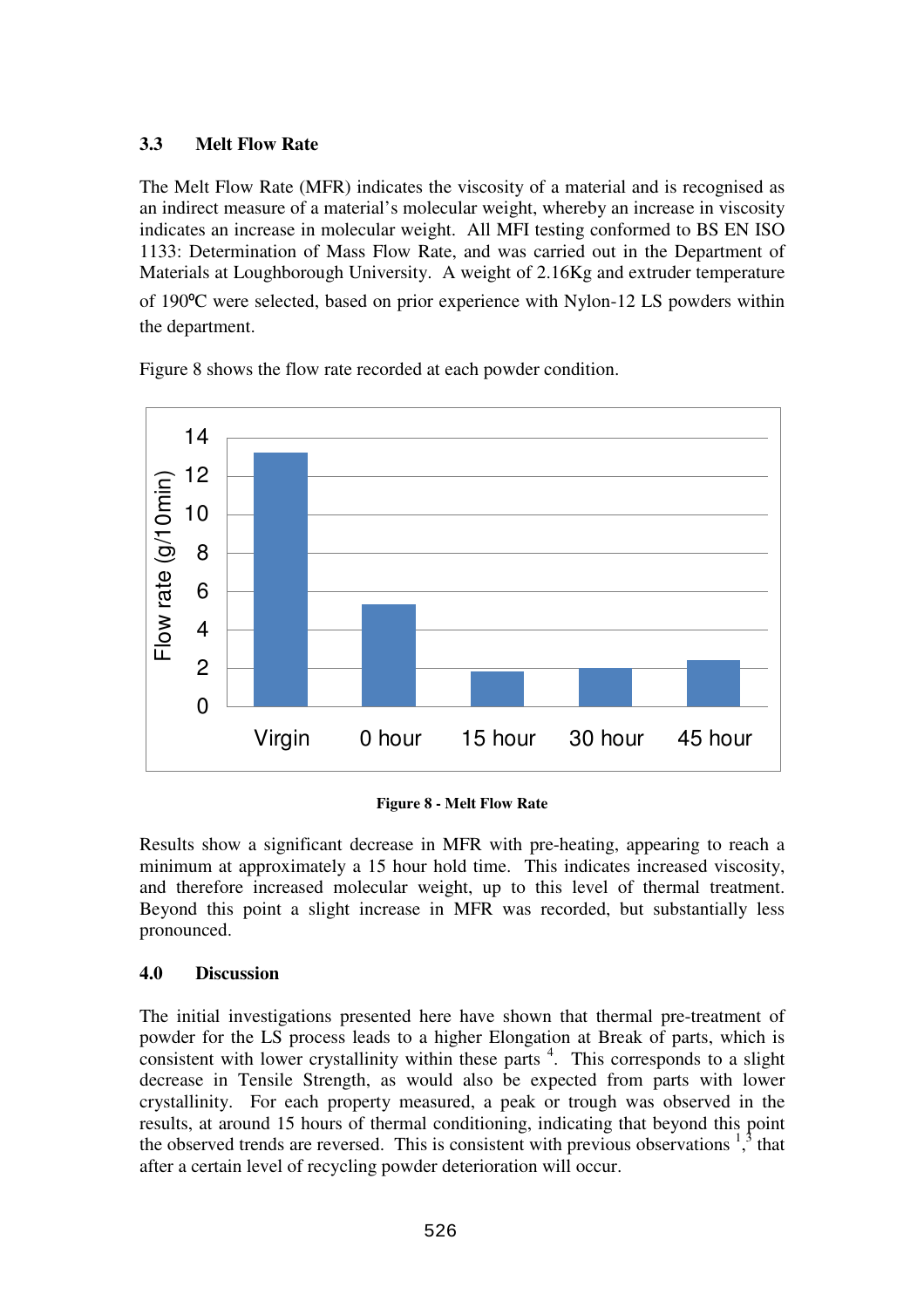Changes in molecular weight (indicated by changes in melt flow rate) have been observed as a result of thermal pre-treatment of the powder, which is consistent with effects observed when using recycled powder. The time held at elevated temperature has been shown to be crucial in affecting these changes in molecular weight, with a maximum reached at approximately 15 hours, after which a small increase is observed. These results tie in with other research indicating that powder recycled from a build of less than 20 hours is of relatively good quality, whereas beyond this point deterioration of part quality (and presumably of mechanical properties) will  $\mathrm{occur}^3$ .

It is also possible that changes in the crystallinity of the powder itself, as a result of thermal treatment, may lead to changes in the crystallinity of parts produced, as a result of the incomplete melting of larger powder particles within the LS process reported elsewhere  $\frac{5}{6}$ . This is to form part of a further related investigation.

Previous research<sup>7</sup> has shown that Young's Modulus is generally the tensile property least affected by changes in processing conditions, and the same has been found here, with thermal conditioning showing no significant effect on this property.

It was also found with the heavily aged powder that the build parameters required were substantially lower than for virgin powder. It is possible that careful optimisation of these parameters for a given powder condition could allow for even greater increases in ductility.

It is thought that the absence of a nitrogen atmosphere within the processing oven may have lead to some oxidation of the powder during the pre-heating process. It is known  $8$  that nylons are susceptible to oxidation in air above ~85 $\degree$ C, leading to lower molecular weight and a subsequent decrease in mechanical properties (e.g. Elongation at Break). The results presented here could suggest that oxidation beyond  $\sim 15$  hours conditioning has lead to the decrease in EaB recorded for parts produced from powder conditioned beyond this time period.

## **5.0 Conclusions and Recommendations**

This research has shown that thermal pre-treatment of virgin powder has the potential to improve the Elongation at Break and Flexural Modulus of Laser Sintered parts, whilst at the slight detriment of the Tensile and Flexural Strength, and that at least some of these effects can be attributed to changes in molecular weight of the powdered polymer during the heating process. Crucially it has shown that the increased ductility is achieved with no loss in repeatability, suggesting that the pretreatment is more suitable than the use of recycled powder.

The results also indicate that, above a certain hold time at elevated temperature, the trend of increasing ductility is reversed. Further work, for example FTIR, is planned to identify what, if any, chemical changes have occurred to the powder during the preheating process, possibly due to oxidation. If this proves to be the case, further experiments will be carried out using a nitrogen atmosphere during the thermal treatment, to more accurately replicate the LS process.